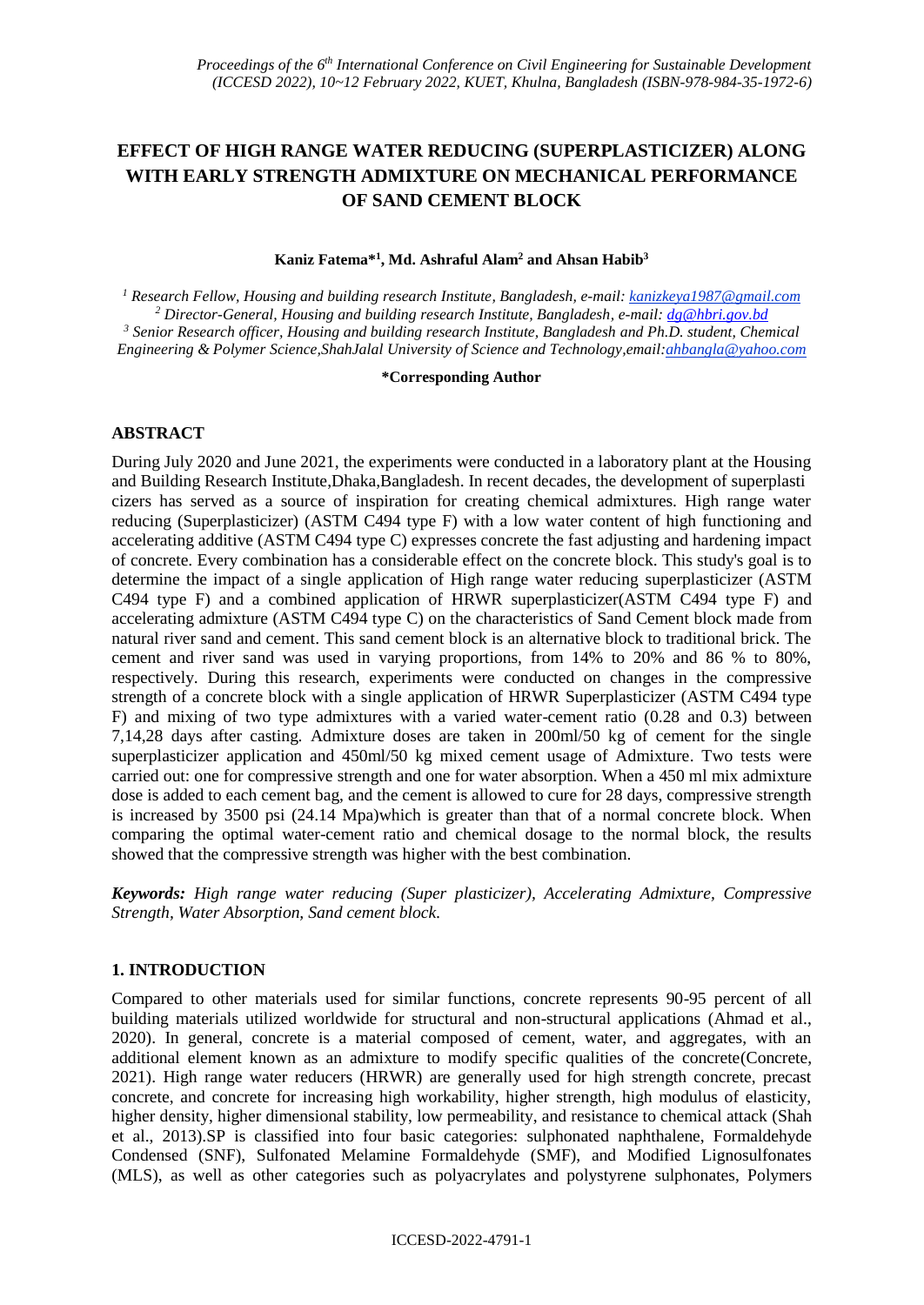(Ahmed et al., 2004). The most common approach to improving workability is to increase the gradation and cement content of the concrete. Typically, additional water is used, which can have a detrimental effect on the strength and durability of concrete. In this scenario, the final answer is to use a superplasticizer to minimize the amount of water required to make the concrete more workable (Muhit, 2013).

The HRWR affects a variety of characteristics of fresh and cured concrete. The slump increase caused by SP varies according to the kind of cement, the ambient temperature, the dose, and the type of HRWR ((Björnström and Chandra, 2003). Increasing the HRWR dose usually increases the initial setting time, which might benefit hot weather concrete (Gagn et al*.,*1996). On the other hand, Fresh concrete is exposed to cold weather in several countries or regions of countries. ACI defines cold weather as occurring when two conditions exist for three consecutive days: i) the average daily temperature does not exceed five °C; and ii) the air temperature surpasses ten °C for more than half a day during any 24 hours (306R-88 Cold Weather Concreting, 2002).

Cold weather retards the setting and hardening of concrete, freezes it at an early age, and thaws it, resulting in the formation of ice needles in the concrete. Cavities form due to the thawing of the ice needles, seriously hampering the structural integrity of the concrete and resulting in a significant loss of strength(Naqash et al., 2014). Accelerating Admixture is a substance added to concrete that speeds the hardening or development of early strength (Neville & Brooks, 1991).

Nominal ratios were determined based on-field practice. When mixing cement and water, it is possible to modify the specific clinker components to react with the water by adding chemical compounds. They are accelerating substances that impact these rates in an overall increase in the rate of hydration, i.e., an accelerating effect, which are termed accelerating admixtures. As a result, an accelerator is added to concrete to accelerate the curing process. They are establishing a schedule and enhancing early strength development (Naqash et al.,2014). There are several advantages to using a superplasticizer: Produce high workability concrete with constant cement content and strength to support placement and compaction; Produce concrete with normal workability but a lower water requirement; and design an average strength and workability concrete with less cement (Ramachandran et al., 1981). The usage of a Superplasticizer has a positive effect on the qualities of concrete in both the fresh and hardened states (Yamakawa et al.,1990). When it is used fresh, superplasticizers often reduce the tendency of cement to bleed due to a decrease in the water/cement ratio or the water content of the concrete. In the case of hardened concrete, using a superplasticizer increases compressive strength by increasing compaction efficiency, resulting in denser concrete (Alsadey,2015). Generally, various types of superplasticizers have varying impacts on the characteristics and performance of concrete( Borsai, 2000). This study will examine the effects of two kinds of SP on fresh and hardened concrete block properties.

# **2. METHODOLOGY**

### **2.1 Materials**

Cement, fine aggregates, and superplasticizers (SP-1 and SP-2) were performed in this experiment. Two categories of Superplasticizers are applied to sand cement solid blocks and investigate their characteristics for certain uses.

### **2.1.1 Cement**

The cement utilized in this study is CEM-II,52.5 N Portland Composite Cement (PCC), acquired commercially on the local market.

### **2.1.2 Fine Aggregates**

In this experiment, river dredged sand was used as the fine aggregate. F.M. value of this sand was 1.05, which is collected from the Meghna River at Chandpur region. It has a specific gravity of 2.60.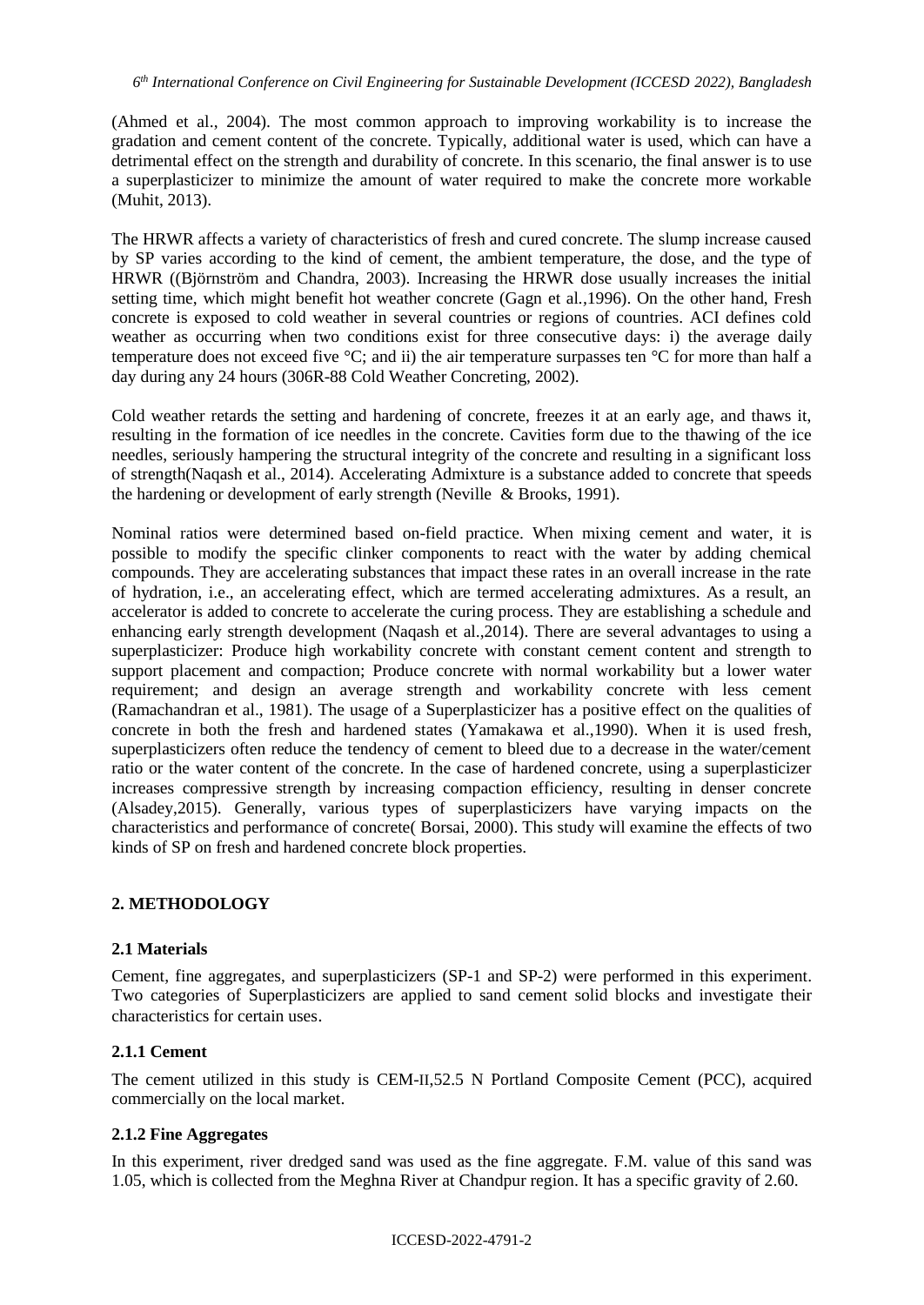### **2.1.3 Characteristics of Super plasticizer**

SP-1: This is liquid with a light brown color derived from the Polycarboxylate ether (CEE) group with a long lateral chain and contains no chloride. SP-1, adhering to ASTM C494 Type F. Specific gravity of this Super plasticizer is 1.27 at 30 degrees Celsius. According to the previous study, it improves the concrete strength, density, and workability. It is a high-range water-reducing admixture used in research to obtain a workable mix. This Super plasticizer was collected from the local market which commercial code is C 234.

SP-2:This is a chloride-free mixing liquid based on specified synthetic poly inorganic and organic compounds. It is delivered as a darkish brown solution with a specific gravity of 1.20 at 27 degrees Celsius. It meets ASTM C494 type C standards, collected from the local market whose commercial code is D 220. The raw materials are shown in figure-1.



a) Dredged Sand b) Cement c) HRWR Superplasticizer(SP-1)

d) Accelerating Admixture(SP-2)

Figure-1(a, b, c, d): The raw materials a) Dredged Sand, b) Cement, c) HRWR Super plasticizer (SP-1), and d) Accelerating Admixture (SP-2).

# **2.2 METHODS**

Cement, fine aggregates were mixed in three nominal ratios of 1:4, 1:5, and 1:6 by weight. This experiment employed two types of sample preparation. In Case-1, just sand, cement, and SP-1 were used in the construction represented as Mix-A, Mix -B, and Mix-C.In Case-2, sand, cement, and a combination of SP-1 and SP-2 were employed as other materials, represented as Mix-D, Mix -E, and Mix-F, respectively. The nominal ratios were applied based on-field practice. In all mixtures, i.e., Mix A to Mix C, the SP-1 dosage was kept at 0.4 percent by weight of cement, and the water cementitious material ratios were 0.28. In case -02, i.e., Mix D to Mix F, mix uses of the SP-1 dose were held at 0.4 percent by weight of the cement as well as SP-2 was added 0.3 percent by weight of the cement in concrete block production where the water cementitious material ratios were 0.3. Solid blocks containing sand and cement were prepared using a hydraulic press machine at the HBRI campus. The production method of blocks typically comprises three steps: 1) Combining the elements in the pan mixture 2) Forming the blocks 3) After filling the molds with the combined components, the molds are compressed to around 2000 Psi using a hydraulic compaction pressure machine. Finally, the molded mixture material is moved to a drying area for covered internal water spray curing, followed by ASTM C31/C31M-21a. The blocks were placed on field ground for 7, 14, and 28 days to cure properly. After proper curing, Sand cement blocks of size 240mm x115mm x 70 mm were tested at 7,14 and 28 days, respectively.

Different preparation steps of Sand Cement Solid blocks are shown in figure-2 (e. f. g).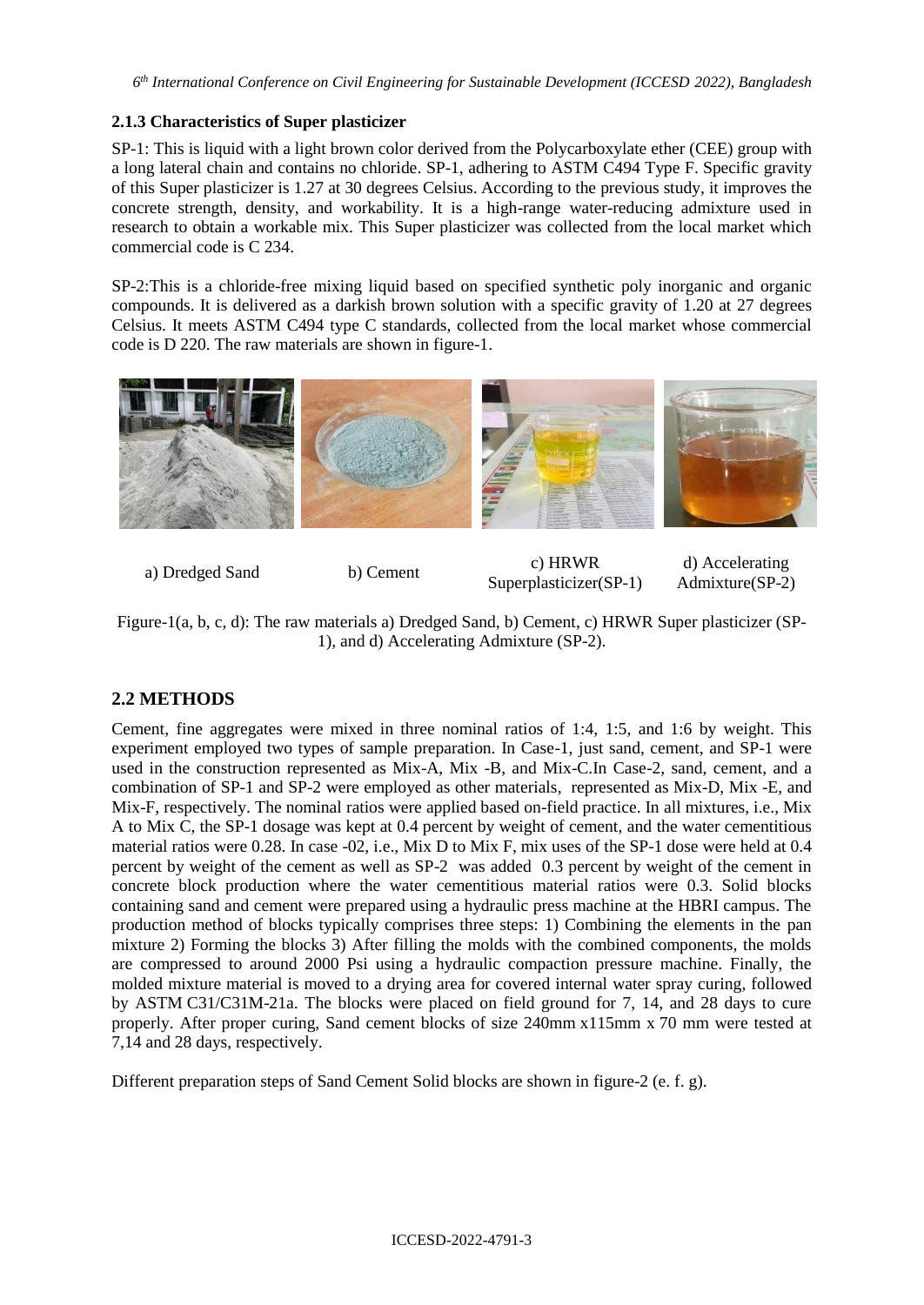*6 th International Conference on Civil Engineering for Sustainable Development (ICCESD 2022), Bangladesh*



e) Mixing of water with SP-1 and SP-2.

f) Mixing of SP-1 and SP-2 with other raw materials.

g) Processing of block

# **3. RESULTS & DISCUSSIONS**

**3.1.1** The compressive strength of concrete block at various super plasticizer dosages is shown in Table 1 and Table 2, respectively. According to the study, Compressive strength ratings for different super plasticizer dosages are greater than conventional concrete (Alsadey,2015).In this research, compressive strength testing was carried out on a superplasticizer containing block samples that had been wet cured for 7, 14, and 28 days before testing. Following the experiment, the compressive strength graph was plotted using two distinct types of super plasticizer. Figure 4 and Figure 5 show the rise in compressive strength with dose indicates continuous strength gain if a chemical admixture is used. On the other side, increasing the dosage of the Superplasticizer increases the compressive strength. After 7, 14, and 28 days of spray curing, all the samples were kept wet dried until the testing was completed. By ASTM C-39, The compressive strength of the specimen is calculated by dividing the maximum load achieved during the test by the cross-sectional area of the specimen. Sand cement solid block was subjected to a compressive strength test using a UTM (Universal testing machine), as shown in figure- 3(h, i).



h) Sand Cement Solid Block i)Sand Cement Solid Block tested by UTM Machine

# **Figure-3: Compressive strength test by UTM machine of Sand Cement Solid Block**.

# **3.1.2 Water Absorption:**

The water absorption capacity was measured to evaluate the pore spaces information due to ingredients settlement, compactness, and mixing ingredients. Water absorption of all the surrogate samples was determined at 3, 7, and 28 days of curing ages. Specimens were kept in fully immersion condition. Water absorption after immersion was calculated using the following equation recommended by ASTM C1585-13:

% Water absorption (W) =  $[(WS - WD)/WD] *100$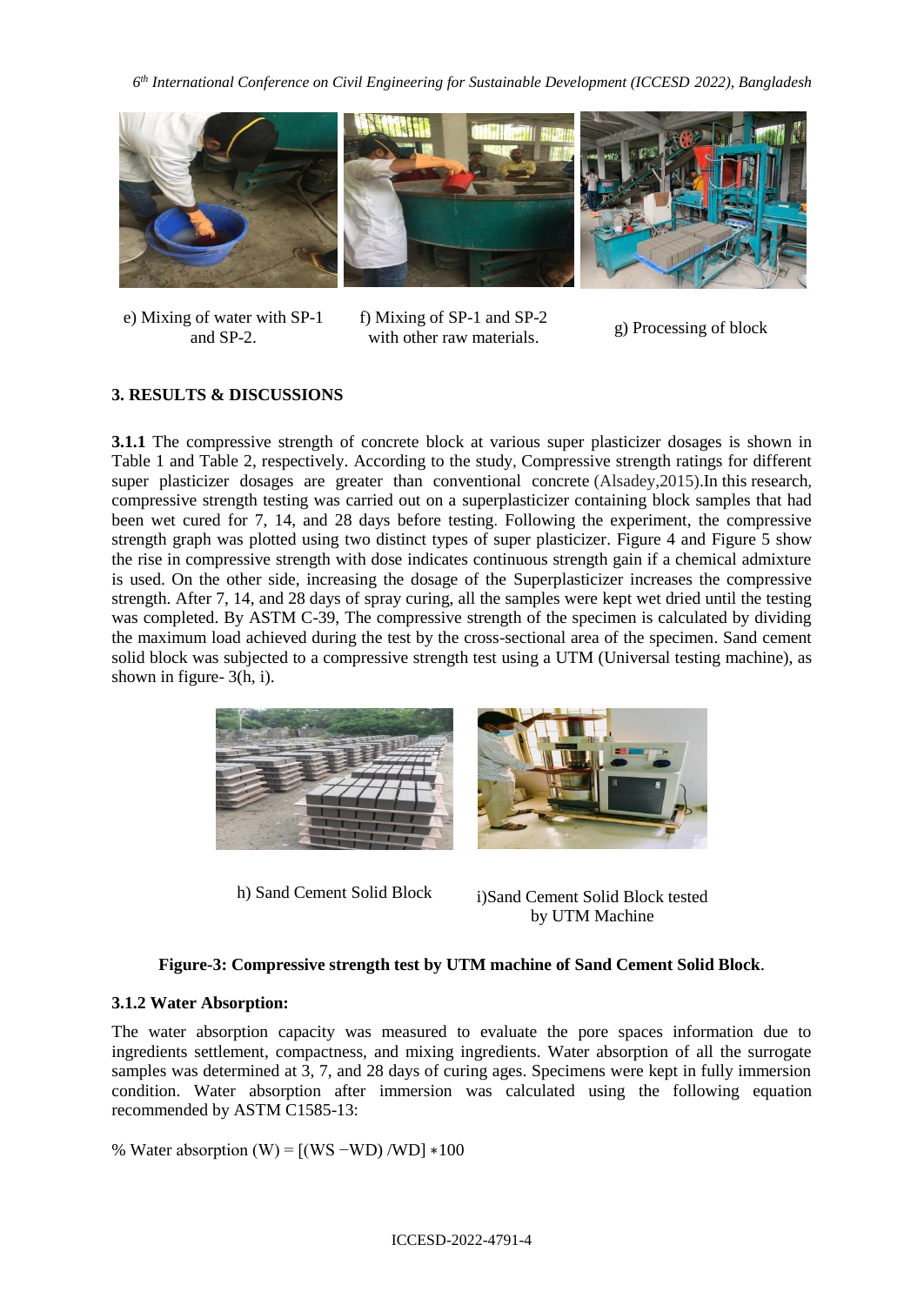Where  $WS =$  weight of specimen at fully saturated condition (kg) and  $WD =$  weight of oven-dried specimen (kg). Water absorption is expressed in percentage and the water uptake relative to the dry mass.

### **3.1.3 Effect of SP-1 (High range water reducing Super plasticizer) on compressive strength of sand cement solid block.**

The investigation focused on the strength development characteristics of concrete blocks treated with SP-1. A thorough examination was performed using the same W/C ratio. The effects of the Super plasticizer (SP-1) branded code C-234 on the compressive strength of sand cement solid blocks were observed during seven days beginning at 7 DAO (days after observation) and ending at 28 DAO. The results are summarized in Table -1. It is noted that the strength for 28 days has been increased compared to 7 days at 27 % for Mix-A when used 200 ml SP-1 per bag of cement. Also, the 28-days strength has been enhanced to 25% at the same amount of SP-1 for Mix-B compared to 7 days. At 28 DAO, Mix C shows the lowest strength increase, 20%, followed by specimen Mix C at 1800 Psi compared to 7 days. The study revealed that water absorption percentages are relatively low from Mix A to Mix C. Values ranged from 4% to 5%, showing the lowest water absorption compared to the traditional block.

Table-1. Effect of SP-1 (High Range Water Reducing Super plasticizer) on compressive strength of sand cement solid block.

| Speci<br>men | Mix Ratio<br>Cement:<br>Dredged<br>Sand | Percentage<br>$(\%)$ of super<br>plasticizer<br>used,<br>$SP-1$ (ml) | Water/<br>Cement<br>Ratio | Average compressive<br>strength (psi) |         |         | $%$ Of<br>increased                             | Water              |
|--------------|-----------------------------------------|----------------------------------------------------------------------|---------------------------|---------------------------------------|---------|---------|-------------------------------------------------|--------------------|
|              |                                         |                                                                      |                           | 7 days                                | 14 days | 28 days | strength at<br>28 days<br>compared<br>to 7 days | absorption<br>$\%$ |
| А            | 1:4                                     | 200ml                                                                | 0.28                      | 2200                                  | 2700    | 2800    | 27                                              | 4.5                |
| B            | 1:5                                     | 200ml                                                                | 0.28                      | 2000                                  | 2300    | 2500    | 25                                              | 3.5                |
| C            | 1:6                                     | 200ml                                                                | 0.28                      | 1500                                  | 1650    | 1800    | 20                                              | 4.7                |



Figure 4: Compressive Strength of various sand cement block mixes with SP-1 at 7, 14, and 28 days.

### **3.1.4 Effect of mix use of SP-1 and SP-2 on compressive strength at 0.3 W/C ratios of Sand Cement Solid Block.**

A comprehensive examination was conducted using the same water-cement ratio for various sand cement solid blocks utilizing the mixture of SP-1 and SP-2 and examined the strength development characteristics. The effects of mixed-use of super plasticizers (SP-1) C-234 and Accelerating admixture SP-2, D-220 on the compressive strength of sand cement solid blocks were observed during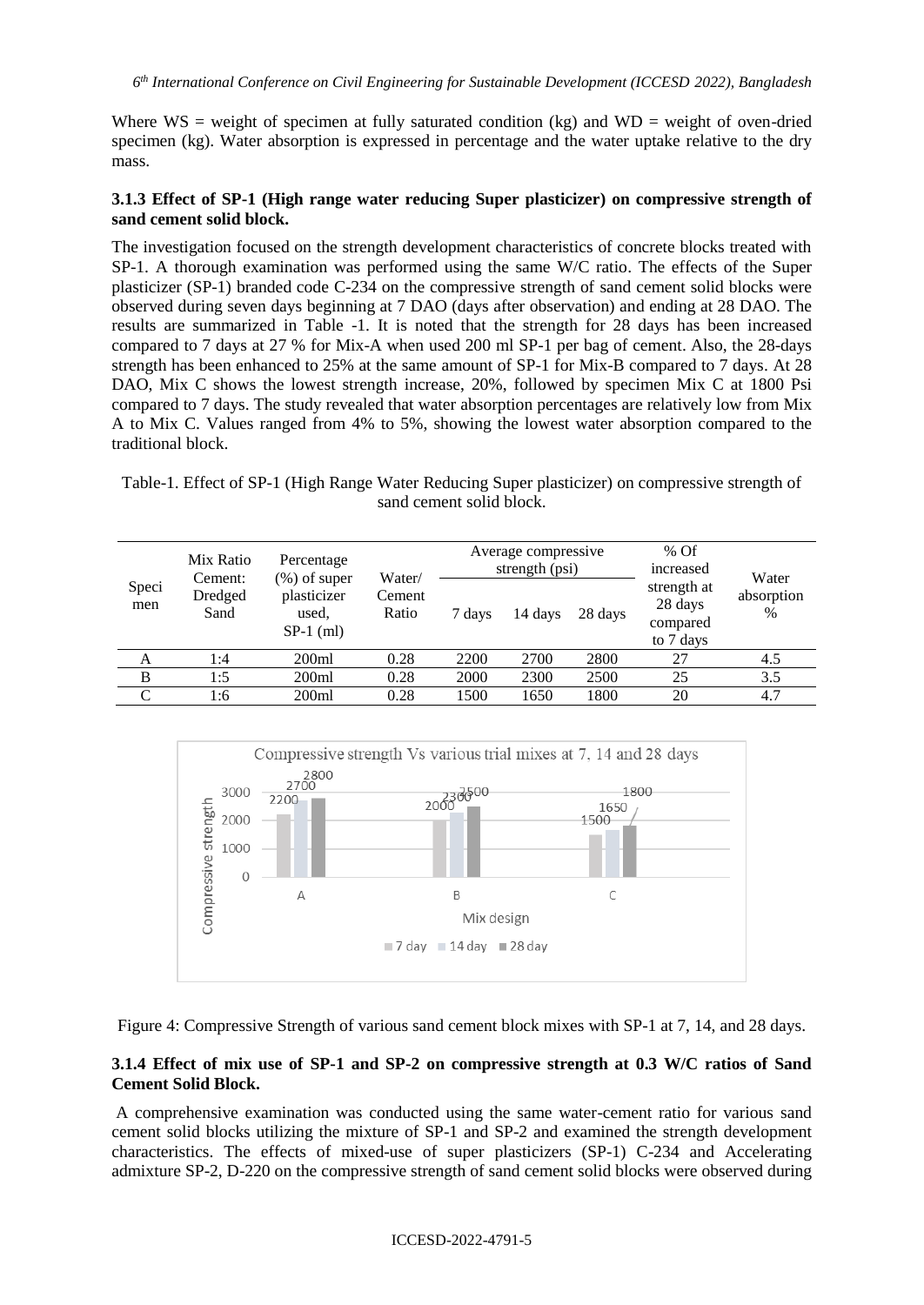seven days beginning range at 7 DAO (days after observation) and ending at 28 DAO. The results are summarized in Table- 2. The strength for 28 days increased by 40 % compared to 7 days for Mix-D at 450ml/50 Kg of cement. Also, the 28-days strength has been enhanced to 33.33 % at 450 ml/50 Kg of cement for Mix-E at 28 DAO compared to 7 days. Specimen F had the lowest strength performance at 22.22%, followed by specimen F at 2200 Psi compared to 7 days. The study revealed that water absorption percentages are relatively low from D to F, and values range from 3% to 7%, showing the lowest water absorption compared to the traditional block.

| Spec<br>imen | Mix<br>Ratio                | % Percentage super<br>plasticizer (SP-1) ml            | W/C<br>Ratio | Average compressive<br>strength(psi) |         |         | $%$ Of<br>increased                          | Water               |
|--------------|-----------------------------|--------------------------------------------------------|--------------|--------------------------------------|---------|---------|----------------------------------------------|---------------------|
|              | Cement:<br>Dredge<br>d Sand | $^{+}$<br><b>Accelerating Admixture</b><br>$(SP-2)$ ml |              | 7days                                | 14 days | 28 days | strength<br>at $28$<br>compared to<br>7 days | Absor<br>ption<br>% |
| D            | 1:4                         | $150+300=450$                                          | 0.3          | 2500                                 | 2800    | 3500    | 40                                           | 3.5                 |
| E            | $\pm 5$                     | $150+300=450$                                          | 0.3          | 2250                                 | 2500    | 3000    | 33.33                                        | 5.3                 |
| $\mathbf F$  | l:6                         | $150+300=450$                                          | 0.3          | 1800                                 | 2000    | 2200    | 22.22                                        | 6.2                 |

Table-2. Effect of mix use of SP-1 and SP-2 on Compressive Strength of sand cement Solid block.



Figure -5: Compressive Strength of various sand cement block mixes at 7, 14, and 28 days.

### **4. CONCLUSION**

Based on the results and discussions, the following conclusions are drawn.

1. Compressive strength increases much more in the presence of a mixture of two types of super plasticizer containing Polycarboxylate ether (SP-1) groups and inorganic and organic base super plasticizer (SP-2) with 0.3 w/c ratios.

2. With the usage of SP- 1 and SP- 2, significant reductions in water absorption have been observed.

3. After 28 days of curing, the Polycarboxylate ether group (SP-1) may achieve a strength of more than 27% (2800 psi) at mix A, making it an excellent choice for concrete block.

4. In addition, the 28-day compressive strength of Polycarboxylate ether group (SP-1) concrete block with synthetic poly organic and inorganic base (SP-2) offers relatively high Strength Concrete (HSC) more than 40% with 28-day compressive strength over 3500 psi (24.14 Mpa), which is much better than case- 01. More research is required on the use of HRWR Sand cement block.